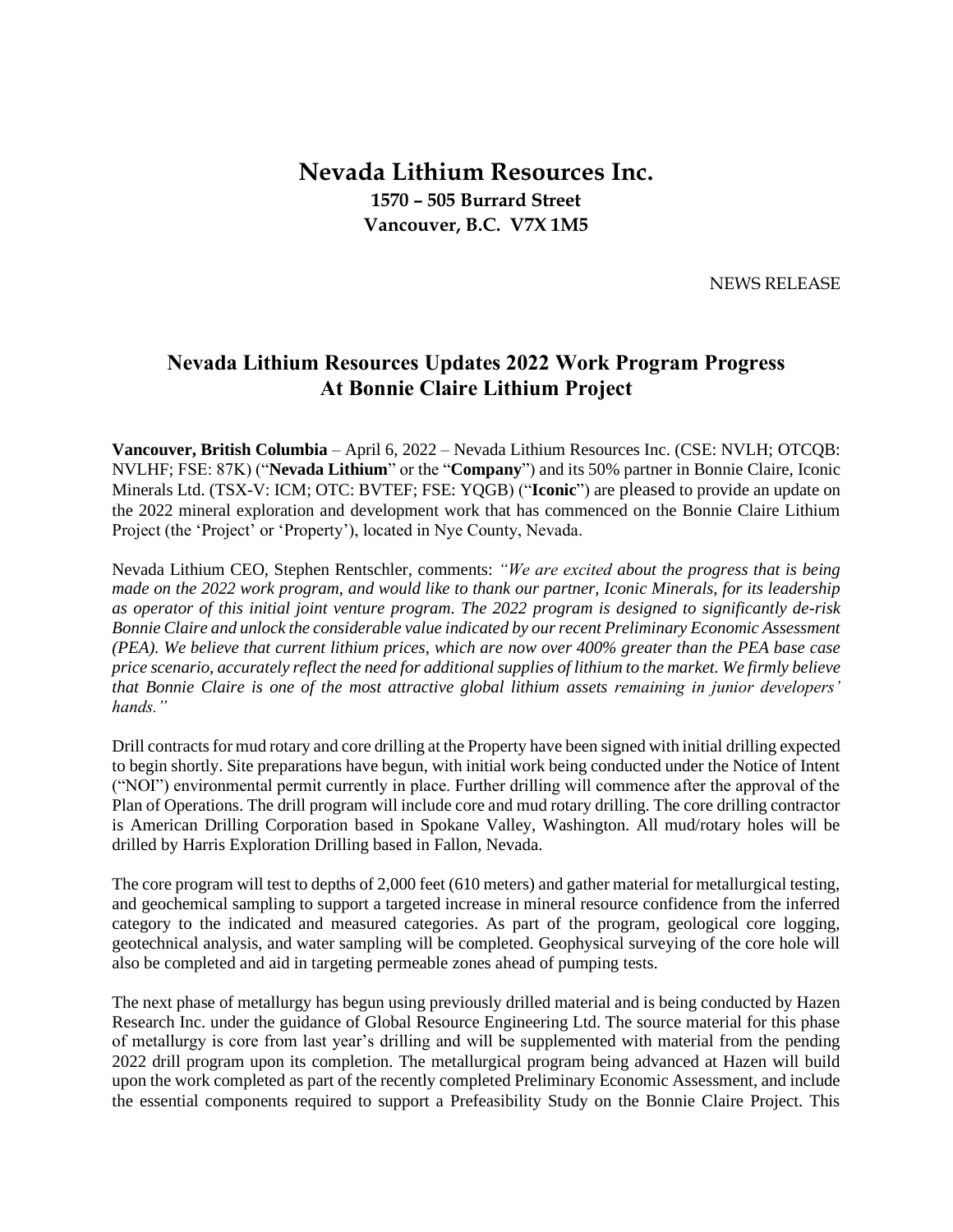includes further derisking and demonstration of the flowsheet through to the production of marketable battery grade lithium carbonate.

The Company has also contracted Barr Engineering Company of Minneapolis to design and execute a demonstration test program for borehole mining at Bonnie Claire. Geotechnical information collected from core holes and down-hole well testing will be used to design and carry-out the borehole test. A borehole mining approach offers the opportunity to significantly reduce surface disturbance compared to a conventional open pit operation.

#### **QP Disclosure**

Darren L. Smith, M.Sc., P. Geo., Vice President of Exploration of the Company, and Qualified Person as defined by National Instrument 43-101, supervised the preparation of the technical information in this news release.

Subscribe to updates about Nevada Lithium Resources here: https://www.nvlithium.com/

-##-

#### **About Nevada Lithium Resources Inc.**

Nevada Lithium Resources Inc. is a mineral exploration and development company focused on shareholder value creation through its core asset, the Bonnie Claire Lithium Project, located in Nye County, Nevada, where it currently holds a 50% interest. A recently completed NI 43-101 Preliminary Economic Assessment returned attractive investment metrics and the Company is actively advancing the Project towards Pre-Feasibility. Learn more: https://www.nvlithium.com/

#### **ON BEHALF OF THE BOARD OF DIRECTORS:**

Stephen Rentschler CEO

For investor inquiries or further information, please contact: sr@nvlithium.com (604) 416-4099

For media inquiries, please contact: aarmijos@k2capital.ca

Find Nevada Lithium on Social Media: on **Instagram** and **Twitter**

### *The CSE does not accept responsibility for the adequacy or accuracy of this release.*

*Cautionary Statement*